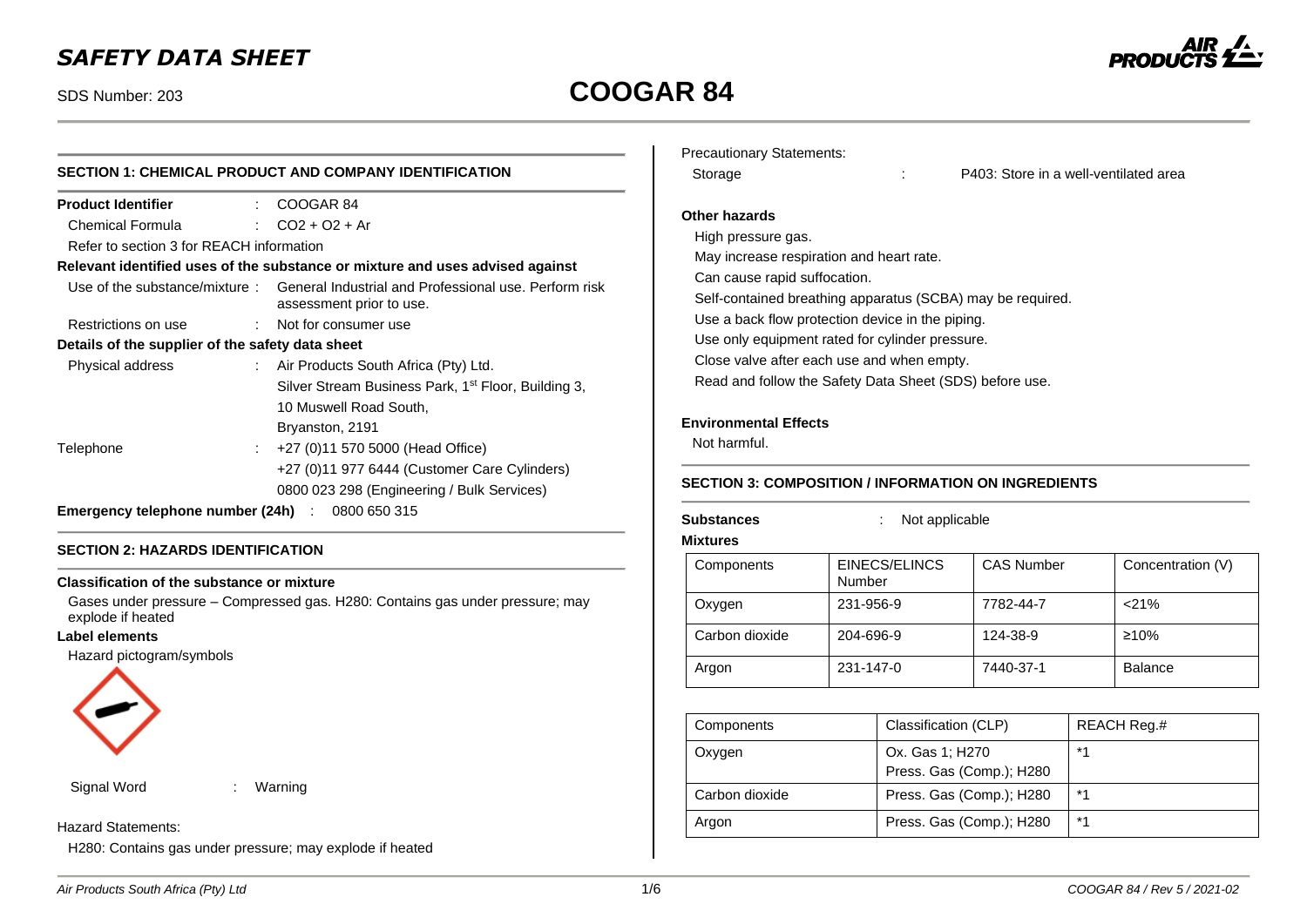SDS Number: 203

\*1: Listed in Annex IV/V REACH, exempted from registration.

\*2: Registration not required. Substance manufactured or imported < t/y

\*3: Registration not required: substance manufactured or imported < 1 t/y for nonintermediate uses.

Refer to section 16 for full text of each relevant hazard statement (H)

Concentration is nominal. For the exact product composition, please refer to Air Products product specifications.

#### **SECTION 4: FIRST AID MEASURES**

#### **Description of first aid measures**

| General advice                                                             |  | Move victim to uncontaminated area wearing self-<br>contained breathing apparatus. Keep victim warm and<br>rested. Call a doctor. Apply artificial respiration if<br>breathing stopped.                                                                                                       |
|----------------------------------------------------------------------------|--|-----------------------------------------------------------------------------------------------------------------------------------------------------------------------------------------------------------------------------------------------------------------------------------------------|
| Eye contact                                                                |  | In case of direct contact with eyes, seek medical advice                                                                                                                                                                                                                                      |
| Skin contact                                                               |  | Adverse effects not expected from this product                                                                                                                                                                                                                                                |
| Ingestion                                                                  |  | Ingestion is not considered a potential route of<br>exposure.                                                                                                                                                                                                                                 |
| Inhalation                                                                 |  | Move to fresh air. If breathing has stopped or is<br>laboured, give assisted respirations. Supplemental<br>oxygen may be indicated. If the heart has stopped,<br>trained personnel should begin cardiopulmonary<br>resuscitation immediately. In case of shortness of<br>breath, give oxygen. |
|                                                                            |  | Most important symptoms and effects, both acute and delayed                                                                                                                                                                                                                                   |
| Symptoms                                                                   |  | Shivering fit. Sweating. Blurred vision. Headache.<br>Increased pulse rate. Shortness of breath. Rapid<br>respiration. Exposure to oxygen deficient atmosphere<br>may cause the following symptoms: Dizziness.<br>Salivation. Nausea. Vomiting. Loss of<br>mobility/consciousness             |
| Indication of any immediate medical attention and special treatment needed |  |                                                                                                                                                                                                                                                                                               |
| Treatment                                                                  |  | If exposed or concerned: Get medical attention/advice                                                                                                                                                                                                                                         |

#### **SECTION 5: FIRE-FIGHTING MEASURES**

#### **Extinguishing media**

| Suitable extinguishing media:                                  | The product itself does not burn. Use extinguishing<br>media appropriate for surrounding fire. |                                        |
|----------------------------------------------------------------|------------------------------------------------------------------------------------------------|----------------------------------------|
| Extinguishing media which must not be used for safety reasons: |                                                                                                | Do not use water jet<br>to extinguish. |
| Snacial hazarde arieing from the eubetance or mivture          |                                                                                                |                                        |

#### **Special hazards arising from the substance or mixture**

Upon exposure to intense heat or flame, cylinder will vent rapidly and or rupture violently. Product is non-flammable and does not support combustion.

Move away from container and cool with water from a protected position. Keep containers and surroundings cool with water spray.

| <b>Advice for fire-fighters</b> | Wear self-contained breathing apparatus for fire-fighting<br>if necessary. Standard protective clothing and<br>equipment (Self Contained Breathing Apparatus) for<br>fire-fighting. Standard EN 137-Self-contained open<br>circuit compressed air breathing apparatus with full face<br>mask. Standard EN 469-Protective clothing for fire-<br>fighters. Standard EN 659-Protective gloves for fire-<br>fighters. |
|---------------------------------|-------------------------------------------------------------------------------------------------------------------------------------------------------------------------------------------------------------------------------------------------------------------------------------------------------------------------------------------------------------------------------------------------------------------|
|---------------------------------|-------------------------------------------------------------------------------------------------------------------------------------------------------------------------------------------------------------------------------------------------------------------------------------------------------------------------------------------------------------------------------------------------------------------|

#### **SECTION 6: ACCIDENTAL RELEASE MEASURES**

#### **Personal precautions, protective equipment and emergency procedures**

Gas/vapour heavier than air. May accumulate in confined spaces, particularly at or below ground level. Monitor carbon dioxide level. Evacuate personnel to safe areas. Wear selfcontained breathing apparatus when entering area unless atmosphere is proved to be safe. Monitor oxygen level. Ventilate the area.

| <b>Environmental precautions</b> | Do not discharge into any place where its accumulation  |
|----------------------------------|---------------------------------------------------------|
|                                  | could be dangerous. Prevent further leakage or spillage |
|                                  | if safe to do so.                                       |

**Methods and materials for containment and cleaning up** : Ventilate the area.

| Additional advice | If possible, stop flow of product. Increase ventilation to<br>the release area and monitor oxygen level. If leak is<br>from cylinder or cylinder valve, call the Air Products<br>emergency telephone number. If the leak is in the user's<br>system, close the cylinder valve, safely vent the<br>pressure, and purge with an inert gas before attempting<br>repairs. |
|-------------------|-----------------------------------------------------------------------------------------------------------------------------------------------------------------------------------------------------------------------------------------------------------------------------------------------------------------------------------------------------------------------|
|                   | standard to all an accelerations of the second information of the faction Algorithm                                                                                                                                                                                                                                                                                   |

**Reference to other sections** : For more information refer to Section 8 and 13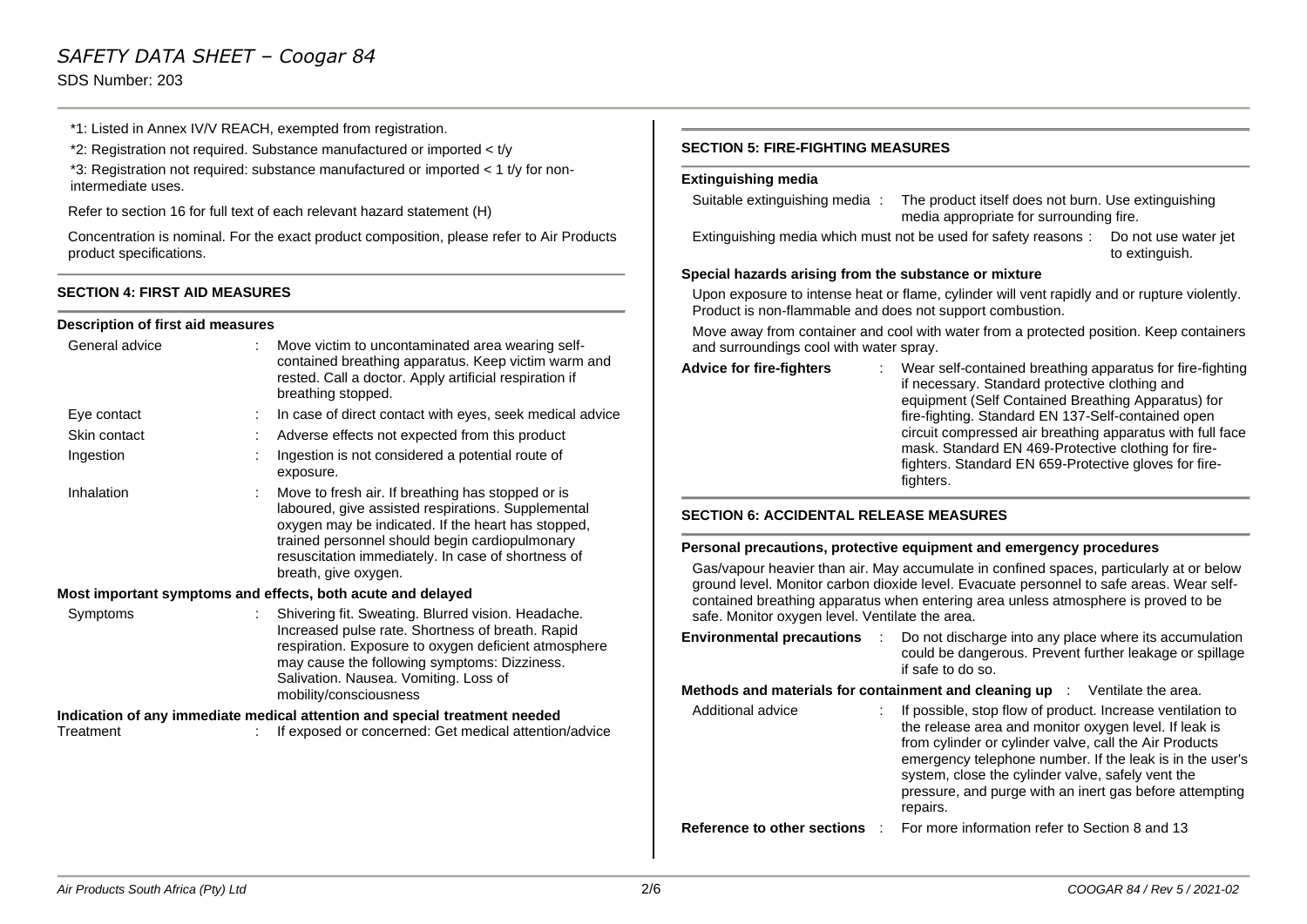### *SAFETY DATA SHEET – Coogar 84* SDS Number: 203

#### **SECTION 7: HANDLING AND STORAGE**

#### **Precautions for safe handling**

Cylinders should be stored up right with valve protection guard in place and firmly secured to prevent falling or being knocked over. Use equipment rated for cylinder pressure. Protect cylinders from physical damage; do not drag, roll, slide or drop. Do not allow storage area temperature to exceed 50°C. Only experienced and properly instructed persons should handle compressed gases/cryogenic liquids. Before using the product, determine its identity by reading the label. Know and understand the properties and hazards of the product before use. When doubt exists as to the correct handling procedure for a particular gas, contact the supplier. Do not remove or deface labels provided by the supplier for the identification of the cylinder contents.

When moving cylinders, even for short distances, use a cart (trolley, hand truck, etc.) designed to transport cylinders. Do not remove valve guards. Before connecting the container, check the complete gas system for suitability, particularly for pressure rating and materials. Before connecting the container for use, ensure that back feed from the system into the container is prevented. Ensure the complete gas system is compatible for pressure rating and materials of construction. Ensure the complete gas system has been checked for leaks before use. Employ suitable pressure regulating devices on all containers when the gas is being emitted to systems with lower pressure rating than that of the container. Never insert an object (e.g. spanner/wrench, screwdriver, pry bar, etc.) into valve openings. Doing so may damage valve, causing a leak.

Open valve slowly. If user experiences any difficulty operating cylinder valve discontinue use and contact supplier. Close container valve after each use and when empty, even if still connected to equipment. Never attempt to repair or modify container valves or safety relief devices. Damaged valves should be reported immediately to the supplier. Close valve after each use and when empty. Do not subject containers to abnormal mechanical shocks which may cause damage to their valve or safety devices. Never attempt to lift a cylinder by its valve guard. Do not use containers as rollers or supports or for any other purpose than to contain the gas as supplied. Never strike an arc on a compressed gas cylinder or make a cylinder a part of an electrical circuit. Do not smoke while handling product or cylinders. Never re-compress a gas or a gas mixture without first consulting the supplier. Never attempt to transfer gases from one cylinder/container to another. Always use backflow protective device in piping. Never use direct flame or electrical heating devices to raise the pressure of a container. Containers should not be subjected to temperatures above 50°C. Prolonged periods of cold temperature below -30°C should be avoided.

#### **Conditions for safe storage, including any incompatibilities**

Full containers should be stored so that oldest stock is used first. Containers should be stored in a purpose built compound which should be well ventilated, preferably in the open air. Stored containers should be periodically checked for general condition and leakage. Observe all regulations and local requirements regarding storage of containers. Protect containers stored in the open against rusting and extremes of weather.

Containers should not be stored in conditions likely to encourage corrosion. Containers should be stored in the vertical position and properly secured to prevent toppling. The container valves should be tightly closed and where appropriate valve outlets should be capped or plugged. Container valve guards or caps should be in place. Keep containers tightly closed in a cool, well-ventilated place. Store containers in location free from fire risk and away from sources of heat and ignition. Full and empty cylinders should be segregated. Do not allow storage temperature to exceed 50°C. Return empty containers in a timely manner.

#### **Technical measures/Precautions**

Containers should be segregated in the storage area according to the various categories (e.g. flammable, toxic, etc.) and in accordance with local regulations. Keep away from combustible material.

#### **SECTION 8: EXPOSURE CONTROLS AND PERSONAL PROTECTION**

#### **Control parameters**

#### **Exposure limit(s)**

| Carbon dioxide | Time Weighted Average (TWA): EH40<br><b>WFI</b> | $5,000$ ppm | $9,150 \text{ mg/m}^3$              |
|----------------|-------------------------------------------------|-------------|-------------------------------------|
| Carbon dioxide | Short Term Exposure Limit (STEL): EH40<br>WFL   |             | 15,000 ppm 27,400 mg/m <sup>3</sup> |
| Carbon dioxide | Time Weighted Average (TWA): EU ELV             | $5,000$ ppm | 9,000 mg/m <sup>3</sup>             |

#### **Exposure controls**

#### **Engineering measures**

Provide natural or mechanical ventilation to prevent oxygen deficient atmospheres below 19.5% oxygen.

#### **Personal protective equipment**

| Respiratory protection | Self-contained breathing apparatus (SCBA) or positive<br>pressure airline with mask are to be used in oxygen-<br>deficient atmosphere. Air purifying respirators will not<br>provide protection. Users of breathing apparatus must<br>be trained. |
|------------------------|---------------------------------------------------------------------------------------------------------------------------------------------------------------------------------------------------------------------------------------------------|
| Hand protection        | Wear sturdy work gloves when handling cylinders.<br>Standard EN 388- Protective gloves against mechanical<br>risk                                                                                                                                 |
|                        | The breakthrough time of the selected glove(s) must be<br>greater than the intended use period.                                                                                                                                                   |
| Eye/face protection    | Safety glasses recommended when handling cylinders.<br>Standard EN 166-Personal eye-protection.                                                                                                                                                   |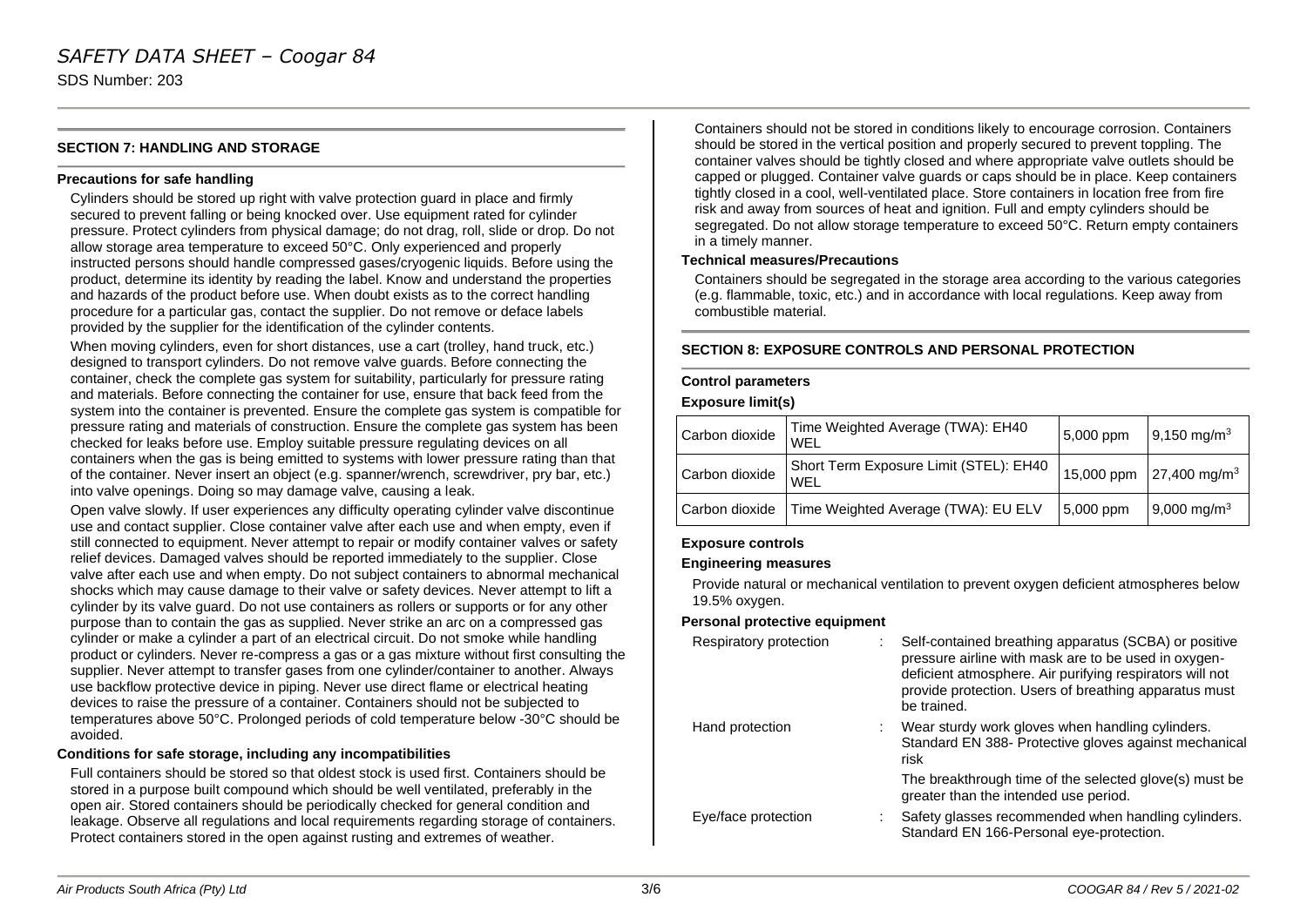#### SDS Number: 203

| Skin and body protection                              | ÷ | Safety shoes are recommended when handling<br>cylinders. Standard EN ISO 20345- Personal protective<br>equipment-Safety footwear |
|-------------------------------------------------------|---|----------------------------------------------------------------------------------------------------------------------------------|
|                                                       |   | Special instructions for protection and hygiene : Ensure adequate ventilation,<br>especially in confined areas.                  |
| Remarks                                               |   | Simple asphyxiant.                                                                                                               |
| <b>SECTION 9: PHYSICAL AND CHEMICAL PROPERTIES</b>    |   |                                                                                                                                  |
| Information on basic physical and chemical properties |   |                                                                                                                                  |
| Form                                                  |   | Compressed gas.                                                                                                                  |
| Colour                                                |   | Colourless gas                                                                                                                   |
| Odour                                                 |   | Not determined. Mixture contains one or more<br>components(s) which have no odour warning properties                             |
| Molecular Weight                                      |   | 40.24 g/mol                                                                                                                      |
| Relative vapour density                               | ÷ | 1.39 (air = 1) Heavier than air.                                                                                                 |
| Relative density                                      |   | Not applicable                                                                                                                   |
| Vapour pressure                                       |   | No data available                                                                                                                |
| Density                                               |   | 0.0017 g/cm <sup>3</sup> Note: (as vapour)                                                                                       |
| Specific Volume                                       |   | $0.60 \text{ m}^3/\text{kg}$                                                                                                     |
| Melting/freezing point                                | ÷ | No data available                                                                                                                |
| Boiling point/range                                   |   | $-116.5 °C$                                                                                                                      |
| Water solubility                                      |   | Not known, but considered to have low solubility.                                                                                |
| Partition coefficient n-octanol/water [log Kow]       |   | Not known<br>$\sim$                                                                                                              |
| рH                                                    |   | Not applicable                                                                                                                   |
| Viscosity                                             |   | No reliable data available                                                                                                       |
| Particle characteristics                              |   | Not applicable                                                                                                                   |
| Upper and Lower explosion /flammability limits :      |   | Non flammable                                                                                                                    |
| Flash point                                           |   | Not applicable                                                                                                                   |
| Auto-ignition temperature                             | ÷ | Non flammable                                                                                                                    |
| Decomposition temperature                             |   | Not applicable                                                                                                                   |
| <b>Other information</b>                              |   |                                                                                                                                  |
| <b>Explosive properties</b>                           | ÷ | Not applicable                                                                                                                   |
| Oxidizing properties                                  |   | Not applicable                                                                                                                   |
| Odour threshold                                       |   | Odour threshold is subjective and inadequate to warn of<br>overexposure                                                          |
| Evaporation rate                                      |   | Not applicable                                                                                                                   |

Flammability (solid, gas) : Refer to production classification in Section 2.

Note: Properties are nominal and may vary due to the composition of the gas mixture

#### **SECTION 10: STABILITY AND REACTIVITY**

| <b>Reactivity</b>                                             |    | the sub-sections below.                                               | No reactivity hazard other than the effects described in                                   |  |
|---------------------------------------------------------------|----|-----------------------------------------------------------------------|--------------------------------------------------------------------------------------------|--|
| <b>Chemical Stability</b>                                     | t. | Stable under normal conditions.                                       |                                                                                            |  |
| <b>Possibility of hazardous reactions : No data available</b> |    |                                                                       |                                                                                            |  |
| <b>Conditions to avoid</b>                                    |    | None under recommended storage and handling<br>conditions (Section 7) |                                                                                            |  |
| Incompatible materials                                        |    | : No data available                                                   |                                                                                            |  |
| Hazardous decomposition products :                            |    | be produced.                                                          | Under normal conditions of storage and use,<br>hazardous decomposition products should not |  |

#### **SECTION 11: TOXICOLOGICAL INFORMATION**

| Information on toxicological effects |                                                                                                                                                                                                                                                                                                                                                                                                                                                                                                                                                                                                                                                                |
|--------------------------------------|----------------------------------------------------------------------------------------------------------------------------------------------------------------------------------------------------------------------------------------------------------------------------------------------------------------------------------------------------------------------------------------------------------------------------------------------------------------------------------------------------------------------------------------------------------------------------------------------------------------------------------------------------------------|
| Likely routes of exposure            |                                                                                                                                                                                                                                                                                                                                                                                                                                                                                                                                                                                                                                                                |
| Effects on Eye                       | In case of direct contact with eyes, seek medical advice                                                                                                                                                                                                                                                                                                                                                                                                                                                                                                                                                                                                       |
| <b>Effects on Skin</b>               | Adverse effects not expected from this product                                                                                                                                                                                                                                                                                                                                                                                                                                                                                                                                                                                                                 |
| Inhalation effects                   | Concentration of 10% CO2 or more can produce<br>unconsciousness or death. Unlike simple asphyxiants,<br>carbon dioxide has the ability to cause death even when<br>normal oxygen levels (20-21%) are maintained. Carbon<br>dioxide is physiologically active, affective circulation and<br>breathing. At concentrations between 2 and 10%,<br>carbon dioxide can cause nausea, dizziness, headache,<br>mental confusion, increased blood pressure and<br>respiratory rate. In high concentrations may cause<br>asphyxiation. Asphyxiation may bring about<br>unconsciousness without warning and so rapidly that<br>victim may be unable to protect themselves |
| Ingestion effects                    | Ingestion is not considered a potential route of exposure                                                                                                                                                                                                                                                                                                                                                                                                                                                                                                                                                                                                      |
| Symptoms                             | Exposure to oxygen deficient atmosphere may cause<br>the following symptoms: Dizziness. Salivation. Nausea.<br>Vomiting. Loss of mobility/consciousness. Shivering fit.<br>Sweating. Blurred vision. Headache. Increased pulse<br>rate. Shortness of breath. Rapid respiration.                                                                                                                                                                                                                                                                                                                                                                                |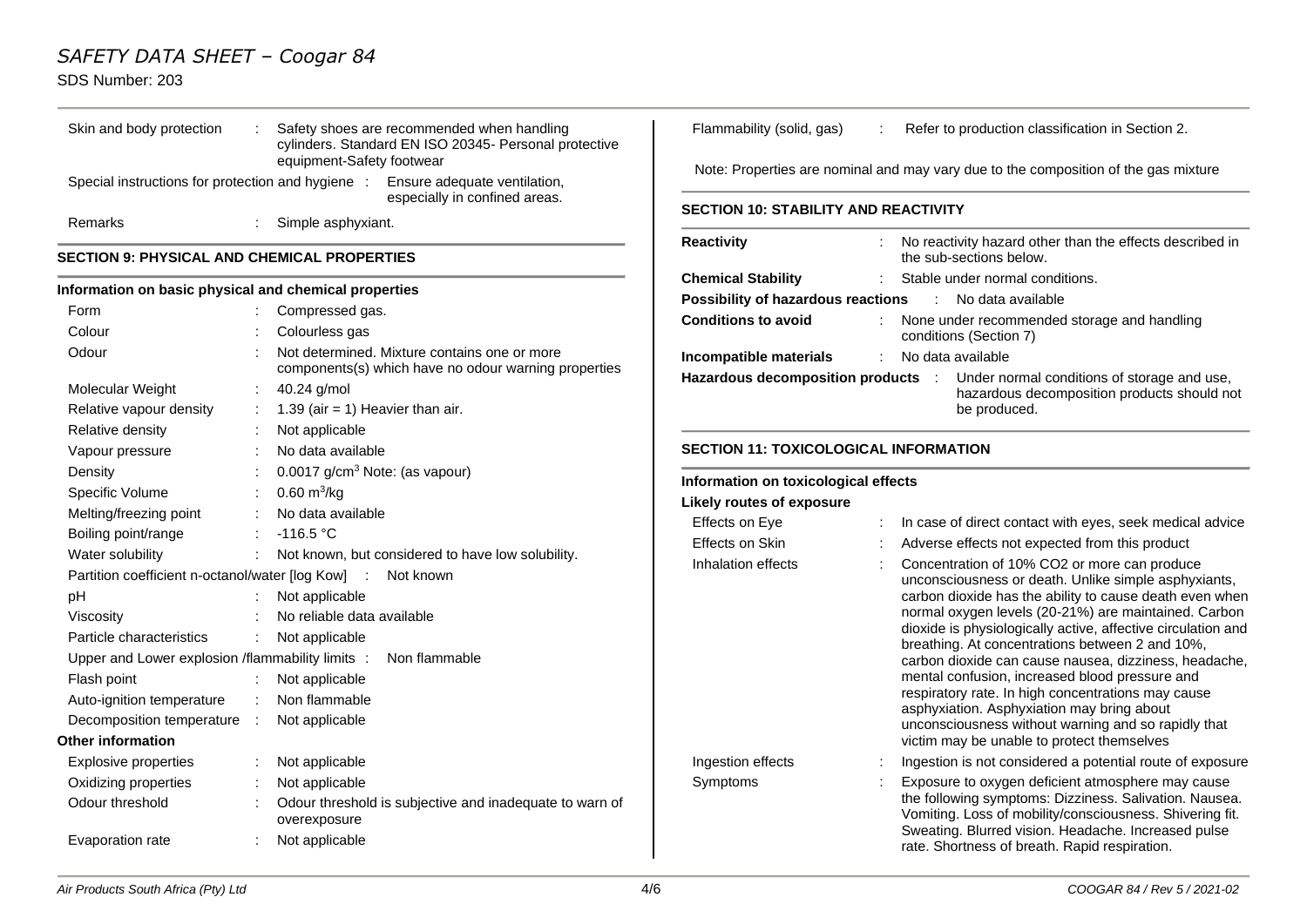SDS Number: 203

#### **Acute toxicity**

**Toxicity**

| Acute oral toxicity                                       |                              | No data available on the product itself                                                                                                                                                                                                                                                                                                                                                                                                                  |  |
|-----------------------------------------------------------|------------------------------|----------------------------------------------------------------------------------------------------------------------------------------------------------------------------------------------------------------------------------------------------------------------------------------------------------------------------------------------------------------------------------------------------------------------------------------------------------|--|
| Acute inhalation toxicity                                 | ÷                            | Unlike simple asphyxiants, carbon dioxide has the<br>ability to cause death even in normal oxygen levels (20-<br>21%) are maintained. 5% CO2 has been found to act<br>synergistically to increase the toxicity of certain other<br>gases (CO, NO2). CO2 has been shown to enhance the<br>production of carboxy-or met- haemoglobin by these<br>gases possibly due to carbon dioxide's stimulatory<br>effects on the respiratory and circulatory systems. |  |
| Acute dermal toxicity                                     |                              | No data available on the product itself                                                                                                                                                                                                                                                                                                                                                                                                                  |  |
| Skin corrosion/irritation                                 | ÷                            | No data available                                                                                                                                                                                                                                                                                                                                                                                                                                        |  |
| Serious eye damage / irritation : No data available       |                              |                                                                                                                                                                                                                                                                                                                                                                                                                                                          |  |
| Sensitization                                             | ÷.                           | No data available                                                                                                                                                                                                                                                                                                                                                                                                                                        |  |
| Chronic toxicity or effects from long term exposure       |                              |                                                                                                                                                                                                                                                                                                                                                                                                                                                          |  |
| Carcinogenicity                                           |                              | No data available                                                                                                                                                                                                                                                                                                                                                                                                                                        |  |
| Reproductive toxicity                                     |                              | No data available on the product itself                                                                                                                                                                                                                                                                                                                                                                                                                  |  |
| Germ cell mutagenicity                                    | $\mathcal{L}_{\mathrm{max}}$ | No data available on the product itself                                                                                                                                                                                                                                                                                                                                                                                                                  |  |
| Specific target organ systemic toxicity (single exposure) |                              | : No data available                                                                                                                                                                                                                                                                                                                                                                                                                                      |  |
|                                                           |                              | Specific target organ systemic toxicity (repeated exposure) : No data available                                                                                                                                                                                                                                                                                                                                                                          |  |
| Aspiration hazard                                         | t in                         | No data available                                                                                                                                                                                                                                                                                                                                                                                                                                        |  |

#### **SECTION 12: ECOLOGICAL INFORMATION**

| Aquatic toxicity<br>Toxicity to fish-components                                                                                 |    | $\therefore$ No data is available on the product itself.           |                                                           |
|---------------------------------------------------------------------------------------------------------------------------------|----|--------------------------------------------------------------------|-----------------------------------------------------------|
| Carbon dioxide                                                                                                                  |    | LC50(1h): 240mg/l                                                  | Species: Rainbow trout<br>(Oncorhynchus mykiss).          |
| Carbon dioxide                                                                                                                  |    | LC50(96h): 35mg/l                                                  | Species: Rainbow trout<br>(Oncorhynchus mykiss).          |
| Toxicity to other organisms : No data is available on the product itself.<br>Persistence and degradability<br>No data available |    |                                                                    |                                                           |
| <b>Bioaccumulative potential</b>                                                                                                | t. | Refer to Sections 9 "Partition Coefficient (n-<br>octanol/water)". |                                                           |
| <b>Mobility in soil</b>                                                                                                         |    | cause ground pollution.                                            | Because of its high volatility the product is unlikely to |

#### **Other adverse effects**

**ADR**

When discharged in large quantities may contribute to the greenhouse effect.

| Effect on the ozone layer |    | : No known effects from this product.                                           |
|---------------------------|----|---------------------------------------------------------------------------------|
| Ozone Depleting Potential | ٠. | None                                                                            |
| Effect on global warming  |    | When discharged in large quantities may contribute to<br>the greenhouse effect. |
| Global Warming Potential  |    | $\therefore$ 1 (Carbon dioxide)                                                 |

#### **SECTION 13: DISPOSAL CONSIDERATIONS**

| Waste treatment methods | Contact supplier if guidance is required. Return unused                   |
|-------------------------|---------------------------------------------------------------------------|
| Contaminated packaging  | product in original cylinder to supplier.<br>Return cylinder to supplier. |

#### **SECTION 14: TRANSPORT INFORMATION**

| UN/ID No.                |    | <b>UN1956</b>                                  |
|--------------------------|----|------------------------------------------------|
| Proper shipping name     |    | COMPRESSED GAS, N.O.S. (Argon, Carbon dioxide) |
| <b>Class or Division</b> |    | 2                                              |
| <b>Tunnel Code</b>       |    | (E)                                            |
| Label(s)                 |    | 2.2                                            |
| ADR/RID Hazard ID no.    |    | 20                                             |
| <b>Marine Pollutant</b>  |    | <b>No</b>                                      |
| IATA                     |    |                                                |
| UN/ID No.                | ÷. | UN1956                                         |
| Proper shipping name     |    | Compressed gas, n.o.s. (Argon, Carbon dioxide) |
| <b>Class or Division</b> |    | 2.2                                            |
| Label(s)                 |    | 2.2                                            |
| Marine Pollutant         |    | <b>No</b>                                      |
| <b>IMDG</b>              |    |                                                |
| UN/ID No.                |    | UN1956                                         |
| Proper shipping name     |    | COMPRESSED GAS, N.O.S. (Argon, Carbon dioxide) |
| <b>Class or Division</b> |    | 2.2                                            |
| Label(s)                 |    | 2.2                                            |
| Marine Pollutant         |    | No.                                            |
| Segregation Group        |    | None                                           |
|                          |    |                                                |